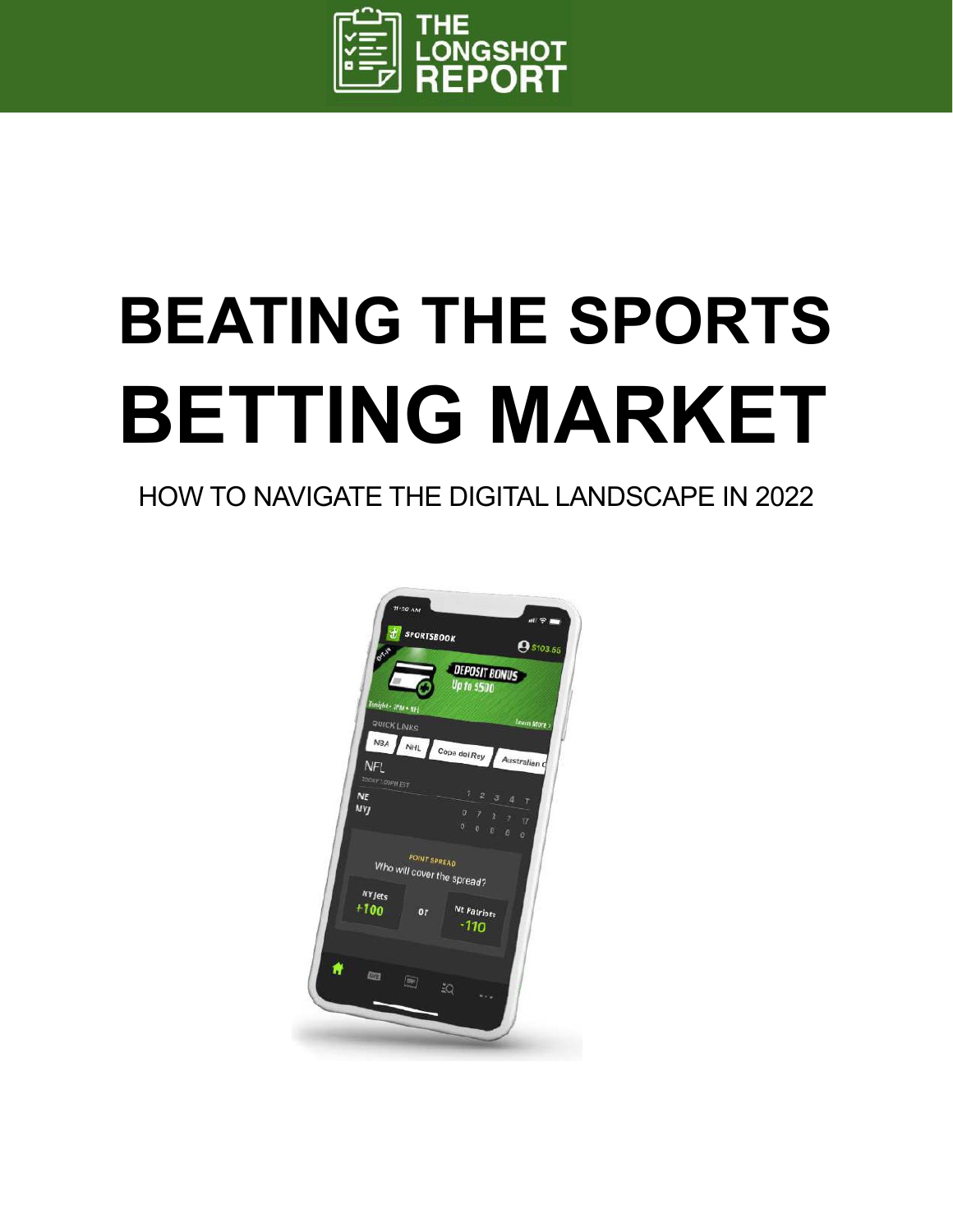



If you've downloaded this pdf hoping to understand the basics of how to bet on sports, the different types of wagers across the various sports betting markets, and are interested in a lower risk, higher upside strategy to **beat the market**, you've come to the right place.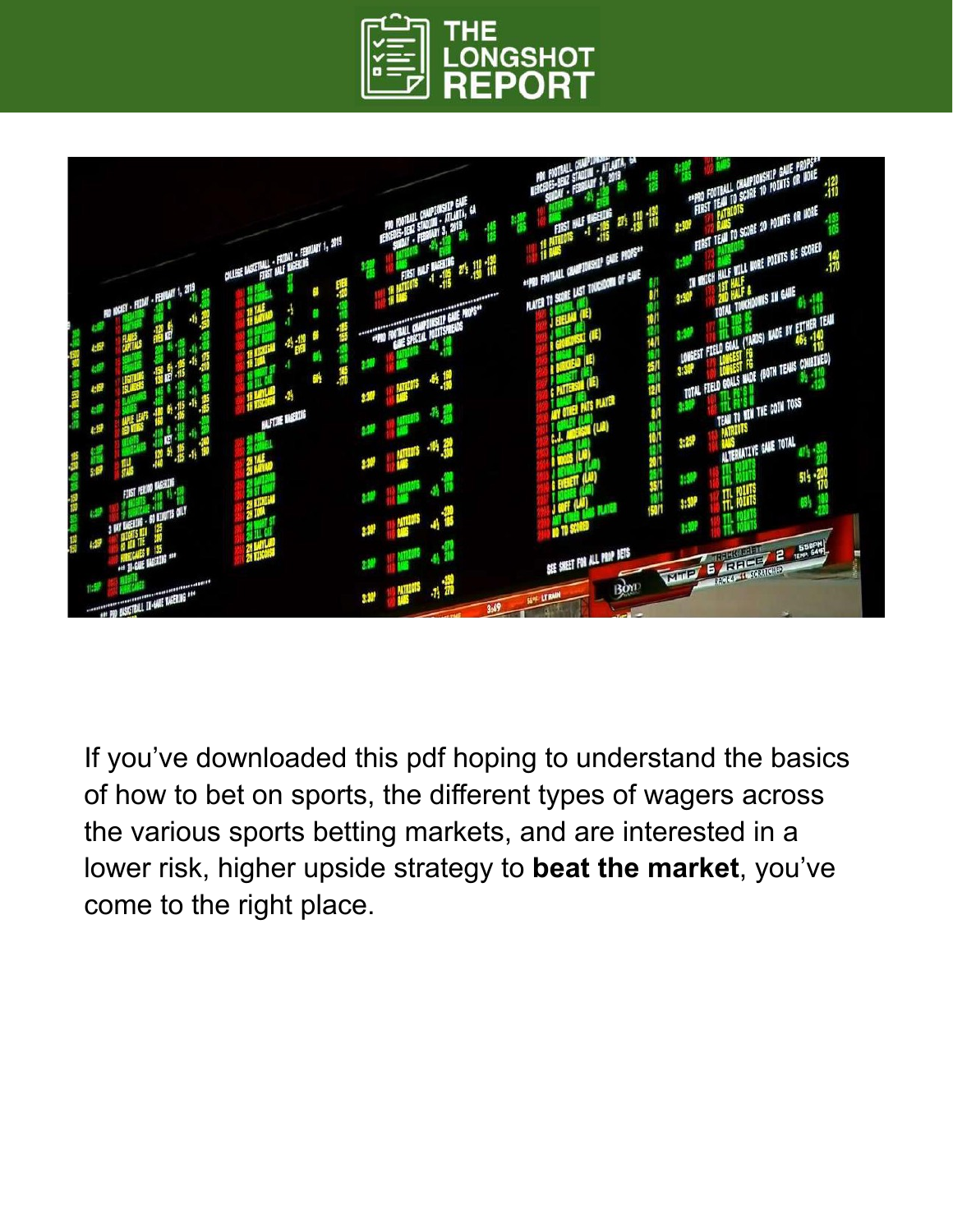

**TYPES OF BETS:** The below "types of bets" are universal across NFL + College Football, NBA + College Basketball, and MLB, with some nuances across each sport (as detailed below). **We have a separate section on GOLF BETTING, which we believe is the most lucrative market to truly attack.**

**\$ Straight Wager** – This is simply placing a wager on the team you believe will win or cover. You can place a wager in NFL, NBA, and College Football or College Basketball either Against the Spread (ATS) (Eagles -4, or Cowboys +4, for example), or you can choose to bet the moneyline (Eagles -210 or Cowboys +150, for example).

In MLB, there are no "spreads", as you pick the moneyline for either the favorite or the underdog (Red Sox -195 or Yankees +140, for example).

**PRO TIP:** We love to play outright underdog winners, meaning, the underdog will win outright (especially for home teams in baseball, against an average pitcher, or home teams in the same division in the NFL or NBA, or across College Sports).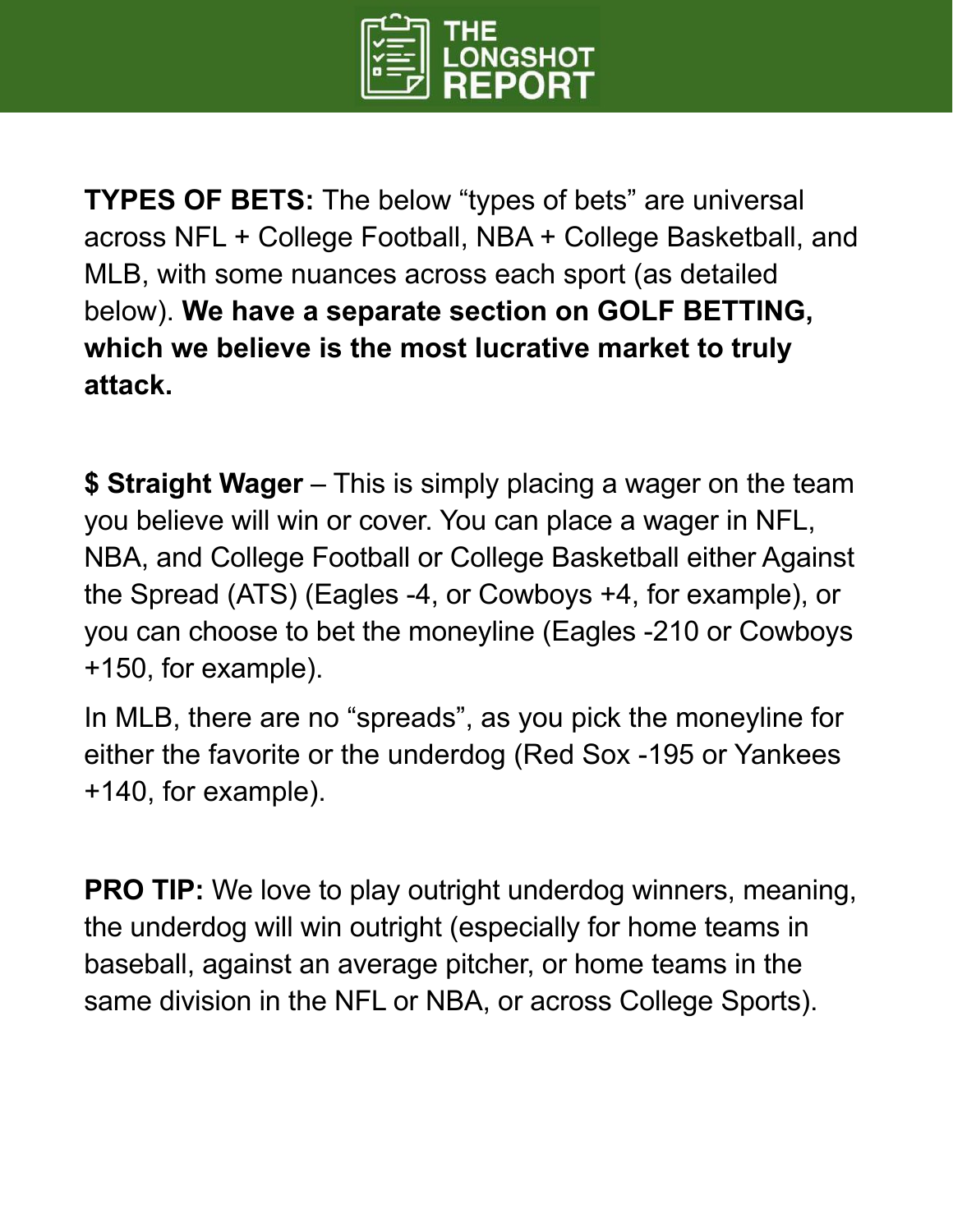

**\$ Parlays** – This is where the magic happens @ The Longshot Report. A parlay is simply combining multiple wagers into the same bet. This can be a 2-team parlay (picking 2 outcomes in the same bet) all the way up to a 12-team parlay (some online sportsbooks may allow more, but 12 is usually the cap).

We love 4-team and 5-team parlays [@ The Longshot Report](https://www.thelongshotreport.com/upgrade), and if you mix in a few underdogs, you can see payouts as high as 50-1, 70-1, or even 100-1.

While parlays are seen by many in the industry as a sucker bet, we believe that staying the course on parlays with lower risk wagers, and higher rewards.....**are the way to go.**

Below is an example of where the #'s make sense:

Straight Wager - \$1,000 on the Packers -6 over the Bears – You lose, you lose \$1,000

Parlay \$100 to win \$4,700

- Warriors -5
- Heat  $+5$
- Clippers -5
- Nets -8
- Trailblazers +110
- 76ers -7

**In the above scenario, you can lose 9 parlays in a row, and win ONE, and be up +\$3700!**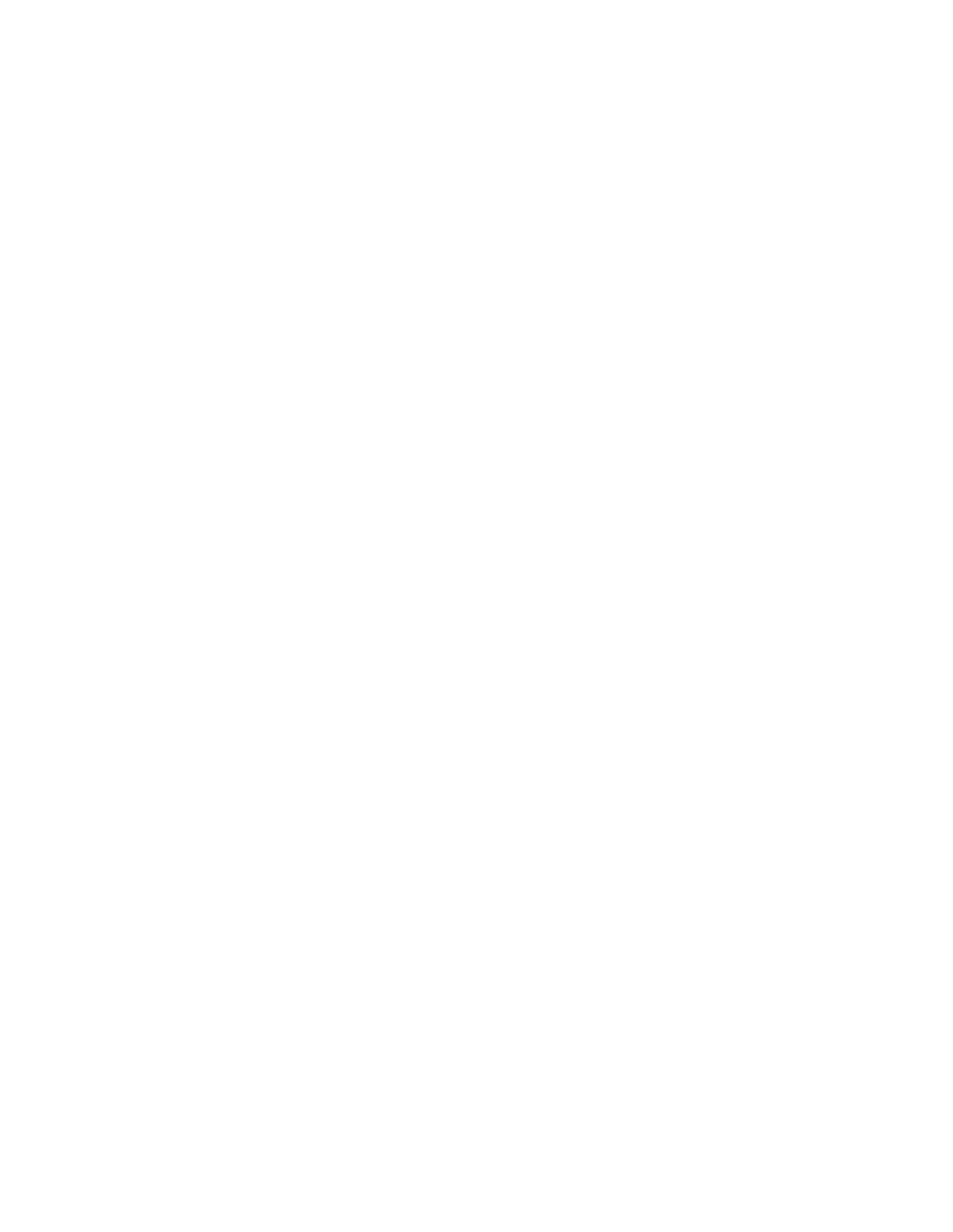

**\$ Teasers** – Teasers are NOT something we typically involve ourselves with here @ The Longshot Report.

Teasers vary across the major sports, but involve adding points to the spread with a minimum of (2) games. For example, if the Raiders are +4.5 against the Broncos, and the Ravens are -7 against the Texans, you can tease the Raiders to +10.5, and the Ravens to -1 in a traditional 2-team teaser.

The payouts will vary depending on how many games you tease at a time, and the new online sportsbooks (see our note on DraftKings in the below section) will generally allow you to tease (or buy) any point combination you like.

Football is typically a 6 or 7 point teaser option, and Basketball is typically 4 points.

Again, you can buy more or less these days, so teasers in general have been fundamentally changed.

**The one teaser option we do** occasionally like is in the NFL, and it's a 4-Team Sweetheart Teaser, where you get 14 points added to the line.

For example, if the Eagles are -2, the Packers are -3, the Colts are +10, and the Bengals are +13, you can take these lines all the way to Eagles +12, Packers +11, Colts +24, and Bengals +27.

The payout here will be 1 to 0.83 or so, so \$100 wins \$83, but it's a conservative bet in the NFL where blowouts aren't as likely. I especially like these on home teams that are big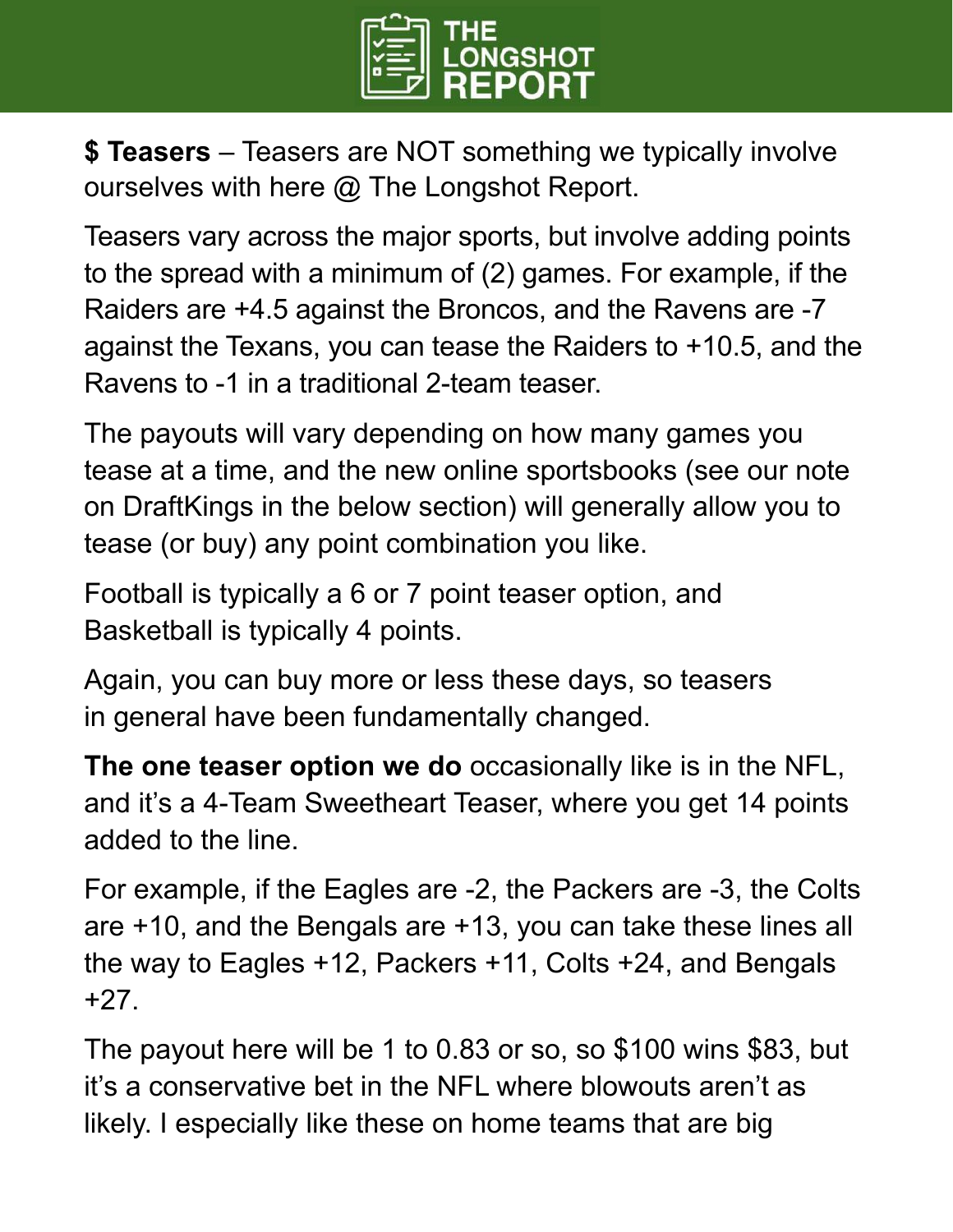

underdogs already, and, you can do them on the totals (over / under 50 points can be teased to Under 64 or Over 36, for example).

## **GOLF BETTING:** Golf (PGA, European Tour, and sometimes



the Korn Ferry Tour) is a GREAT way to find inefficient odds, and high upside betting opportunities. Below is the way to make big money in golf betting.

**Longshots**: Every week, we like to pick 6-7 longshots in each tour that we think have a chance to win at odds as big as 50-1, 100-1, or even 500-1. You look at course history, recent form, and in our case, we have on the ground intel from caddies and swing coaches, and you look for extreme value that the oddsmakers miss.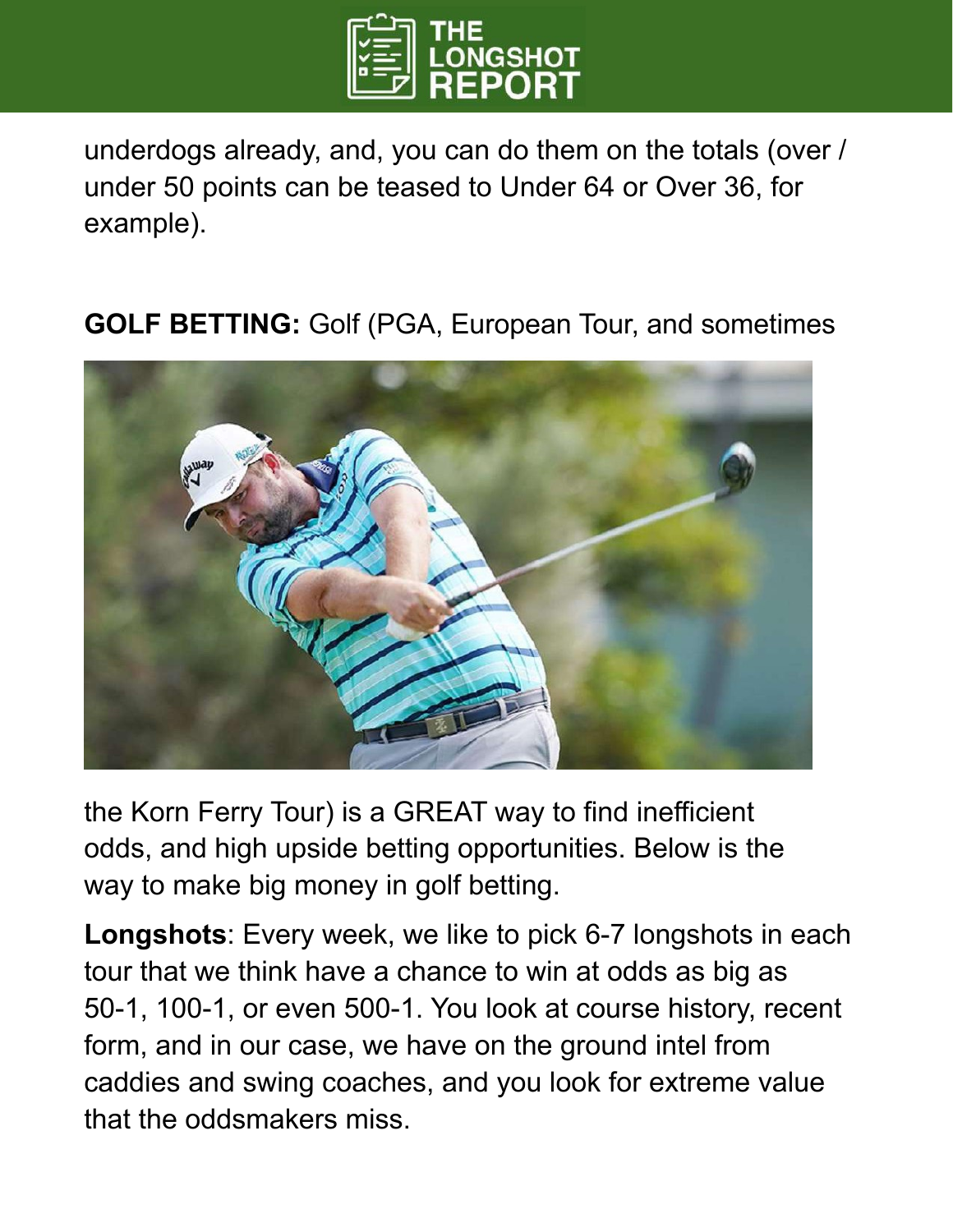

For example, Marc Leishman could be 120-1 due to poor recent form and a crowded field of star golfers, but if he's playing at a course in windy conditions, where he's finished in the top 10 before, it's a wise bet to take him at 120-1 as \$100 wins \$12,000! This is just an example, as we aren't big fans of Marc Leishman  $\left( 0 \right)$ 

## **Head to Head**

**(or Group) Matchup Parlays:** As you learned above, a parlay is a bet where you combine multiple wagers into one formula. Same is true with golf, where you can pick multiple golfers to beat their opponent for either 1) the entire tournament; or 2) round by round. The sportsbooks (see DraftKings below) will have the Full Tourney matchups posted usually by Tues/Wed of each week, and the round by round matchups (either head to head or Groups of 3, where you pick the 1 golfer to beat the entire threesome) are posted each day.

This is a **great** way to leverage course history, recent form, and even round by round form (if someone shoots 7 under on a Thursday, most likely you would fade them on Friday).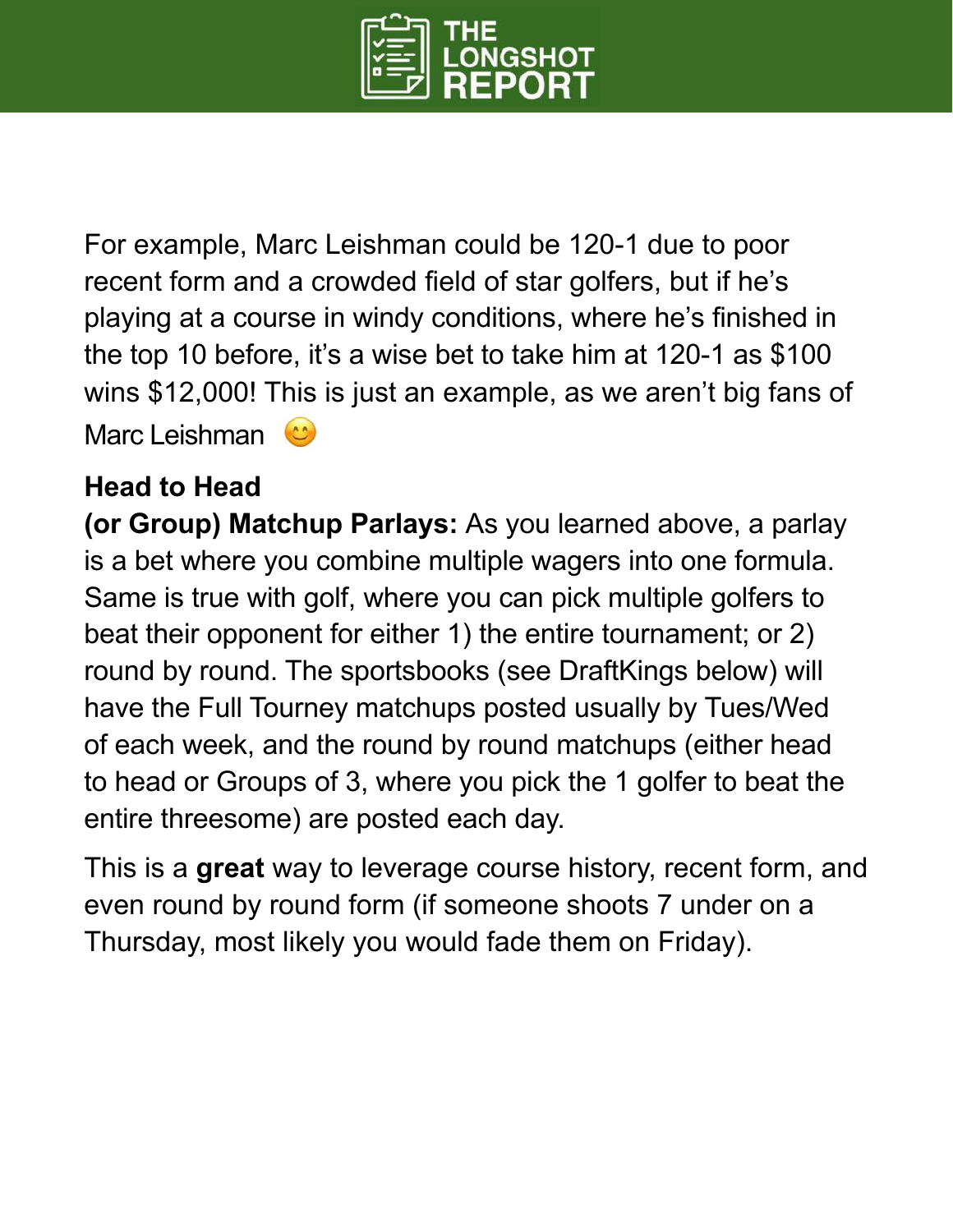

**WHERE TO BET?** Simple Answer: Draft Kings.



We have no bias to DK other than the fact that – hands down – they have the best:

**Customer Experience:** Instead of waiting for 28 minutes on hold for a robot, or dealing with chatbots at places like FanDuel, get a real life support pro to return your email in 2-5 minutes max! If you're a VIP (and play a lot in the sportsbook or online casino), you can expect world class service, gifts sent to your home, and immediate response from a 1 to 1 concierge.